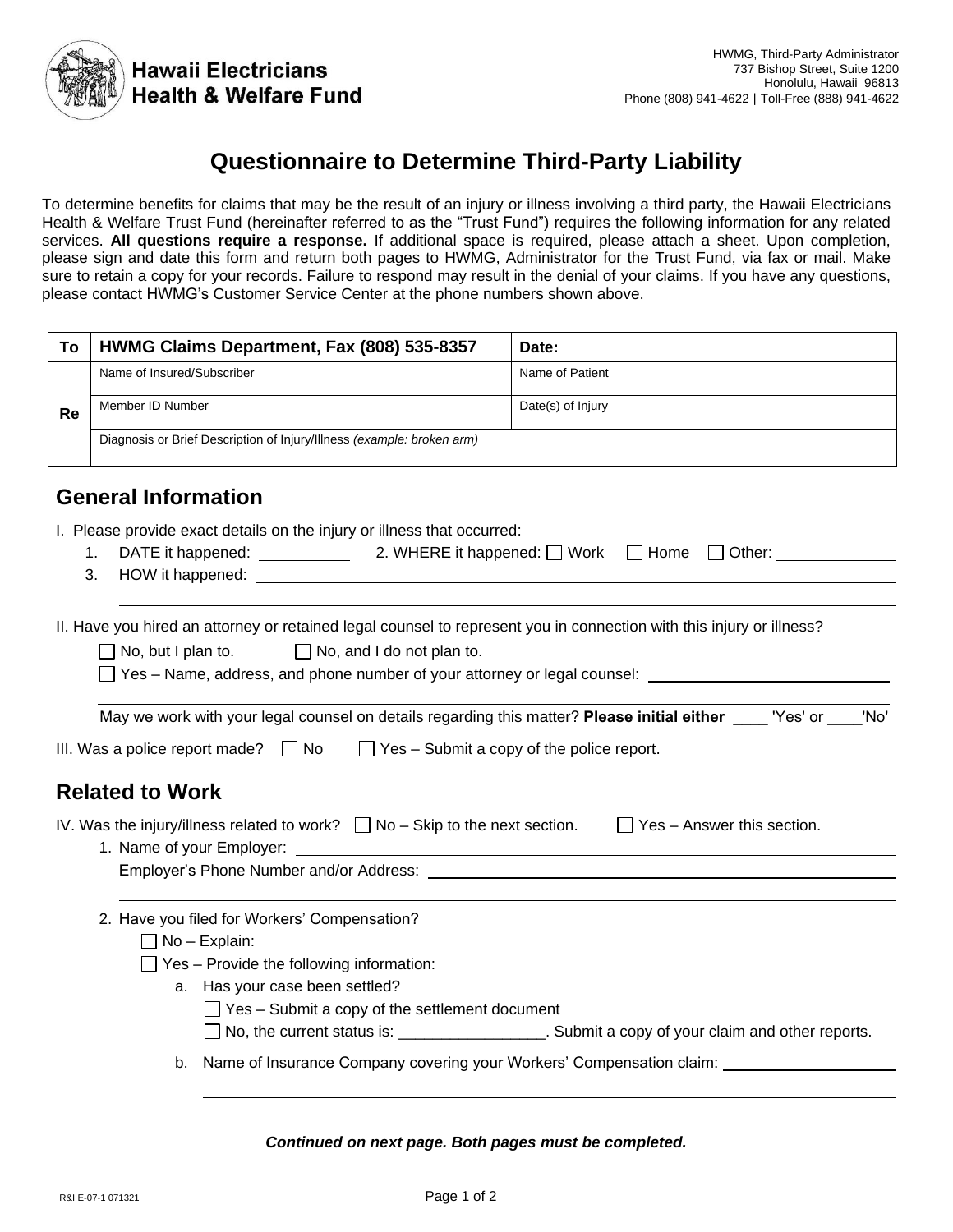| <b>Hawaii Electricians</b><br><b>Health &amp; Welfare Fund</b>                                                                                                                              | <b>Questionnaire to Determine Third-Party Liability</b><br>(continued)                                                                                                                                                                                                                                                                                                                                                                                                                                                                                                                                                    |
|---------------------------------------------------------------------------------------------------------------------------------------------------------------------------------------------|---------------------------------------------------------------------------------------------------------------------------------------------------------------------------------------------------------------------------------------------------------------------------------------------------------------------------------------------------------------------------------------------------------------------------------------------------------------------------------------------------------------------------------------------------------------------------------------------------------------------------|
| <b>Involves a Motor Vehicle</b>                                                                                                                                                             |                                                                                                                                                                                                                                                                                                                                                                                                                                                                                                                                                                                                                           |
| V. Did your injury involve a motor vehicle?                                                                                                                                                 |                                                                                                                                                                                                                                                                                                                                                                                                                                                                                                                                                                                                                           |
| $\Box$ No – Skip to the next section.                                                                                                                                                       |                                                                                                                                                                                                                                                                                                                                                                                                                                                                                                                                                                                                                           |
|                                                                                                                                                                                             | □ Yes – Answer this section and submit a copy of your insurance recap sheet and other information from your insurance carrier.                                                                                                                                                                                                                                                                                                                                                                                                                                                                                            |
| 1. What involvement did you have in the accident?                                                                                                                                           |                                                                                                                                                                                                                                                                                                                                                                                                                                                                                                                                                                                                                           |
|                                                                                                                                                                                             |                                                                                                                                                                                                                                                                                                                                                                                                                                                                                                                                                                                                                           |
|                                                                                                                                                                                             | □ Passenger – Name and phone # of vehicle's owner:<br>□ Passenger – Name and phone # of vehicle's owner:                                                                                                                                                                                                                                                                                                                                                                                                                                                                                                                  |
|                                                                                                                                                                                             | $\Box$ Pedestrian – Name and phone # of vehicle's owner that struck you: $\Box$                                                                                                                                                                                                                                                                                                                                                                                                                                                                                                                                           |
|                                                                                                                                                                                             | 2. Name of the Insurance Company and Policy Number which insured the vehicle involved:                                                                                                                                                                                                                                                                                                                                                                                                                                                                                                                                    |
|                                                                                                                                                                                             |                                                                                                                                                                                                                                                                                                                                                                                                                                                                                                                                                                                                                           |
| 3. Are no-fault benefits available for this accident?                                                                                                                                       |                                                                                                                                                                                                                                                                                                                                                                                                                                                                                                                                                                                                                           |
|                                                                                                                                                                                             |                                                                                                                                                                                                                                                                                                                                                                                                                                                                                                                                                                                                                           |
| Yes – Indicate your policy limit: \$                                                                                                                                                        |                                                                                                                                                                                                                                                                                                                                                                                                                                                                                                                                                                                                                           |
| Another Person(s) is or May Be Responsible<br>VI. Is another person(s) potentially responsible for your injury/illness?<br>$\Box$ No – Skip this section. $\Box$ Yes – Answer this section. |                                                                                                                                                                                                                                                                                                                                                                                                                                                                                                                                                                                                                           |
|                                                                                                                                                                                             |                                                                                                                                                                                                                                                                                                                                                                                                                                                                                                                                                                                                                           |
|                                                                                                                                                                                             | 2. Date on which you determined that the person(s) could be responsible: ___________________________                                                                                                                                                                                                                                                                                                                                                                                                                                                                                                                      |
| connection with your injury/illness?                                                                                                                                                        | 3. Did you make a written claim or demand, file a lawsuit, or initiate any legal action against the person(s) in                                                                                                                                                                                                                                                                                                                                                                                                                                                                                                          |
|                                                                                                                                                                                             |                                                                                                                                                                                                                                                                                                                                                                                                                                                                                                                                                                                                                           |
| $\Box$ Yes – Provide the following information:                                                                                                                                             |                                                                                                                                                                                                                                                                                                                                                                                                                                                                                                                                                                                                                           |
|                                                                                                                                                                                             | a. Have you received any money from another source as a result of your injury/illness?                                                                                                                                                                                                                                                                                                                                                                                                                                                                                                                                    |
|                                                                                                                                                                                             | $\Box$ No, but I plan to. $\Box$ No, and I do not plan to. Explain:                                                                                                                                                                                                                                                                                                                                                                                                                                                                                                                                                       |
| $\Box$ Yes – Name of source:                                                                                                                                                                |                                                                                                                                                                                                                                                                                                                                                                                                                                                                                                                                                                                                                           |
| b. Has your claim, demand, and/or action been settled?                                                                                                                                      | □ No, the current status is: ______________________. Submit a copy of your claims, demands,                                                                                                                                                                                                                                                                                                                                                                                                                                                                                                                               |
| and/or complaints that you have made or were made on your behalf.                                                                                                                           |                                                                                                                                                                                                                                                                                                                                                                                                                                                                                                                                                                                                                           |
|                                                                                                                                                                                             | $\Box$ Yes – Submit a copy of the settlement document and provide the following information:                                                                                                                                                                                                                                                                                                                                                                                                                                                                                                                              |
|                                                                                                                                                                                             | i. Date of settlement: __________________ ii. Settlement amount: ________________                                                                                                                                                                                                                                                                                                                                                                                                                                                                                                                                         |
|                                                                                                                                                                                             | iii. Name of person/carrier you received amount from: Name of the state of the state of the state of the state of the state of the state of the state of the state of the state of the state of the state of the state of the                                                                                                                                                                                                                                                                                                                                                                                             |
| have waived the prohibition of this paragraph against refusal or limitation of coverage."                                                                                                   | This is a reminder that the Trust Fund has a lien and right to reimbursement for any payments HWMG makes in<br>connection with the injuries or illness for which a third party may be responsible for payment, and has a right of repayment<br>from any recovery, settlement, or judgment you receive. Additionally, Hawaii Revised Statutes, Chapter 431:13-103(a)<br>(10) stipulates that "Any individual who knows or reasonably should know" that "they may have a third-party claim for<br>recovery of damages and who fails to provide timely notice of the potential claim to" the health plan "shall be deemed to |
| I acknowledge that the answers in this questionnaire are true and complete to the best of my knowledge.                                                                                     |                                                                                                                                                                                                                                                                                                                                                                                                                                                                                                                                                                                                                           |

Signature: Date Signature of Patient, or Parent/Guardian if patient is under 18 years of age

*Please return this entire completed form to HWMG via mail, or fax it to (808) 535-8357.*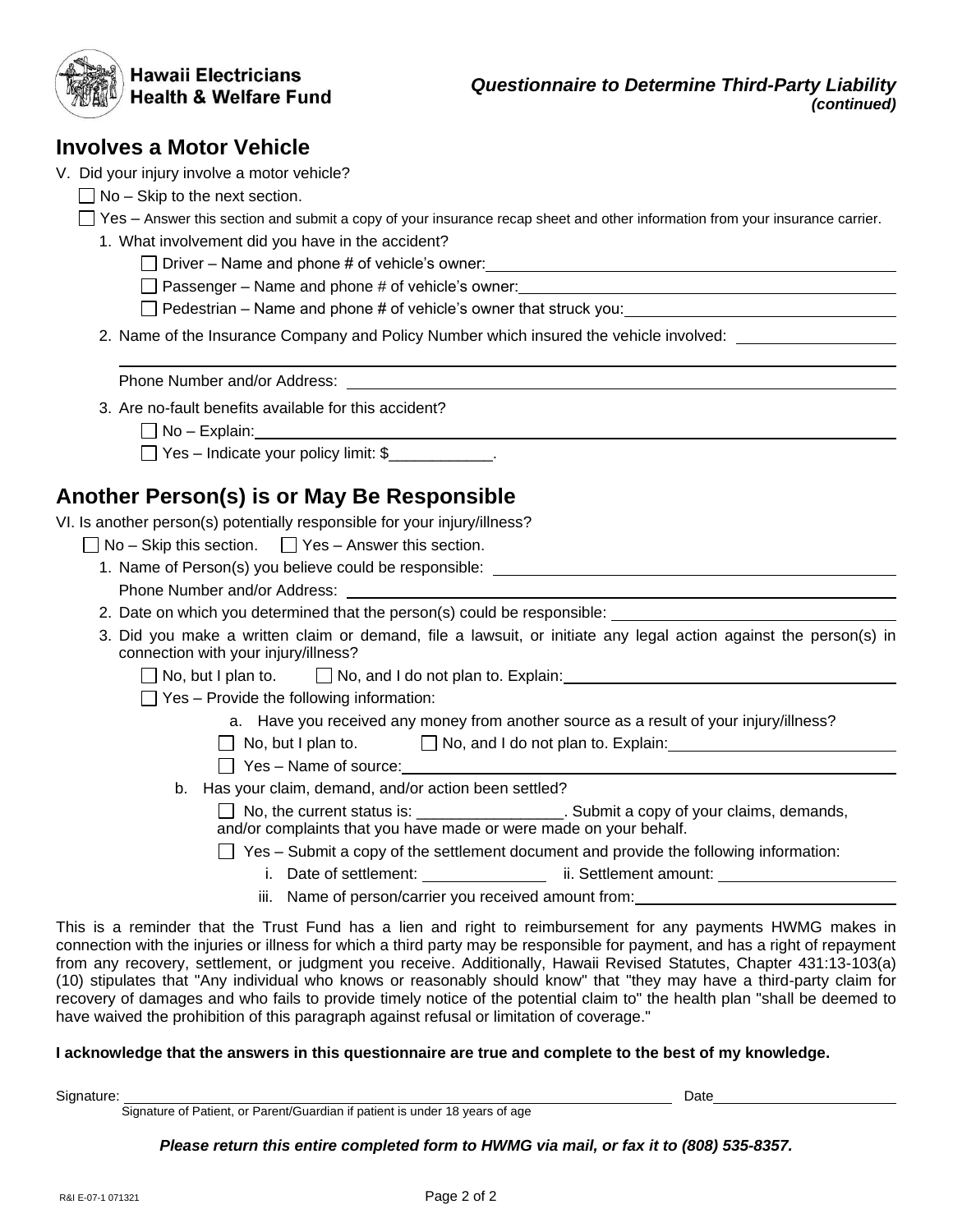

# **Reimbursement Agreement**

| To | HWMG Claims Department, Fax (808) 535-8357                             | Date:             |  |
|----|------------------------------------------------------------------------|-------------------|--|
| Re | Name of Insured/Subscriber                                             | Name of Claimant  |  |
|    | Member ID Number                                                       | Date(s) of Injury |  |
|    | Diagnosis or Brief Description of Injury/Illness (example: broken arm) |                   |  |

I acknowledge receipt of a copy of the attached subrogation and reimbursement provisions contained in the Plan Document and Summary Plan Description for the Hawaii Electricians Health & Welfare Fund (the "Plan") relating to third party liability situations. I have reviewed these provisions and understand that I and my attorney, if I'm so represented, are bound by them.

In light of the above, pursuant to the subrogation and reimbursement provisions of the Plan, in the event I recover money from any third party, including any insurance company of any kind, as a result of an injury or illness, I agree to the following:

1. The Plan will have a constructive trust or equitable lien on the money I recover and any money shall be held in trust for the Plan. In the event I fail to hold the money in trust or in any way adversely impact the Plan's subrogation and reimbursement rights, I understand that the Plan may, among other things, and at the discretion of its trustees, pursue all available equitable and legal remedies at its disposal and reserves the right to take any and all action to protect its subrogation and reimbursement rights including denying the payment of benefits, offsetting any future benefits payable from any provider and on any family member (not only the third party) under the Plan, recouping any benefits previously paid, and/or suspending and/or terminating coverage under the Plan.

2. The Plan shall be reimbursed first to the full extent of its subrogation and reimbursement rights out of any money I recover or that is recovered in any way on my behalf for my injuries or damages, even if this means I am not fully compensated for my injuries or damages.

3. The Plan's subrogation and reimbursement rights apply to all claims I have, regardless of whether I am legally obligated for expenses of treatment.

4. I will not assign any rights or causes of action I may have against a third-party to recover money without the express written consent of the Plan.

5. I will fully cooperate with the Plan and do nothing to prejudice or adversely affect the Plan's subrogation and reimbursement rights. As noted under paragraph No. 1 above, I understand that the Plan may deny the payment of benefits, offset any future benefits payable from any provider and on any family member (not only the third party) under the Plan, recoup any benefits previously paid, suspend and/or terminate coverage if I do not cooperate with the Plan or otherwise fail to timely respond to the Plan's requests for periodic updates or information regarding the status of my claim.

6. I will promptly advise the Plan Administrator, in writing, of any claim being made against any person or entity relating to an injury or illness for which I receive benefits.

7. The Plan will not be responsible for any attorney's fees or costs incurred by me in any legal proceeding or claim for recovery, unless the Trustees agree in writing to pay all or some portion of attorney's fees or costs.

8. I also understand that if payments of benefits are provided in connection with the above-mentioned injury or illness, it shall be considered only as an advance or loan in accordance with Page 53 of the Trust Fund Plan Document and Summary Plan Description (SPD) (Self-Funded). I agree to immediately reimburse **100%** of the advance or loan to the Trust Fund, **without any deduction for attorney's fees and costs** incurred or paid by or on behalf of myself or for my dependents from any recovery received pursuant to such injury or illness, including recovery from any under-insured or uninsured motorist coverage, **even if the award or settlement does not make me or my dependents whole or does not specifically include medical expenses**. I also agree to immediately reimburse the Trust Fund for any attorney's fees and costs incurred or paid by the Trust Fund to secure reimbursement of the advance or loan.

## **9. I hereby agree to pay my own attorney's fees directly and not out of the gross proceeds from litigation.**

|--|--|--|--|--|

Signature of Claimant, or Parent/Guardian if Claimant is under 18 years of age

\_\_\_\_\_\_\_\_\_\_\_\_\_\_\_\_\_\_\_\_\_\_\_\_\_\_\_\_\_\_\_\_\_\_\_\_\_\_\_\_\_\_\_\_\_\_\_\_\_\_\_

*Continued on next page. Both pages must be completed.*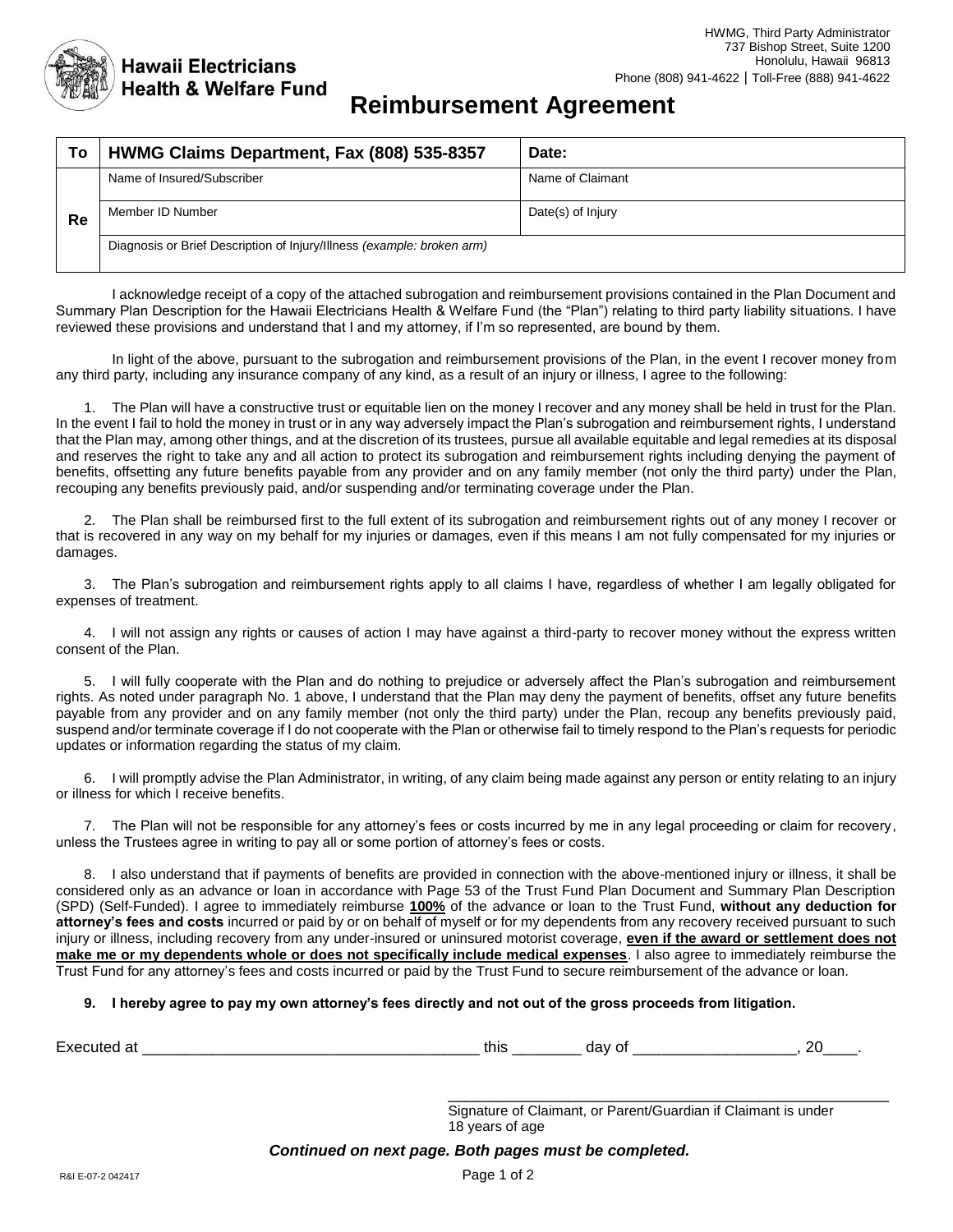

# **Notary Public**

| STATE OF HAWAII<br><b>COUNTY OF</b> |        |                                                           |
|-------------------------------------|--------|-----------------------------------------------------------|
| On this                             | day of | before me personally appeared<br>20                       |
|                                     |        | , to me known to be the person described in the foregoing |

instrument and who executed the foregoing instrument and acknowledged that he executed same as his free act and deed.

Notary Public, State of Hawaii

Print Name:

My Commission Expires: \_\_\_\_\_\_\_\_\_\_\_\_\_\_\_\_\_\_\_\_\_\_\_\_

\_\_\_\_\_\_\_\_\_\_\_\_\_\_\_\_\_\_\_\_\_\_\_\_\_\_\_\_\_\_\_\_\_\_\_\_\_\_\_\_\_\_\_

\_\_\_\_\_\_\_\_\_\_\_\_\_\_\_\_\_\_\_\_\_\_\_\_\_\_\_\_\_ \_\_\_\_\_\_\_\_\_\_\_\_

\_\_\_\_\_\_\_\_\_\_\_\_\_\_\_\_\_\_\_\_\_\_\_\_\_\_\_\_\_\_\_\_\_\_\_\_\_\_\_\_\_\_\_\_\_

#### **Attorney**

I have reviewed this Reimbursement Agreement and the subrogation and reimbursement provisions contained in the Plan Document and agree to their terms without exception. I acknowledge that, if I procure a settlement or judgment on behalf of the Claimant, the Plan has a constructive trust or equitable lien on the proceeds. I further acknowledge that it is my professional duty to notify the Plan and Fund Counsel promptly (1) of the existence and terms of the settlement or judgment and (2) that I hold funds in which the Plan has an interest, in my trust account. If my representation relates to a workers' compensation matter, I may not hold the funds that are the subject of a judgment or settlement in which the Plan has an interest, as under workers' compensation law they are usually paid directly to the Plan participant. Nevertheless, I will (1) take no action to prejudice the Plan's first priority subrogation rights related to the settlement and judgment, (2) will notify the Plan's Fund Counsel promptly of the existence and terms of the workers' compensation settlement or judgment in which the Plan has an interest, and (3) will take all steps necessary to assure that the portion of the settlement or judgment in which the Plan has an interest will not be disbursed to any other party other than the Plan.

Attorney's Name (please print)

Attorney's Signature **Date** 

**NOTARY CERTIFICATION**

*Please return this entire completed form to HWMG via mail, or fax it to (808) 535-8357.*